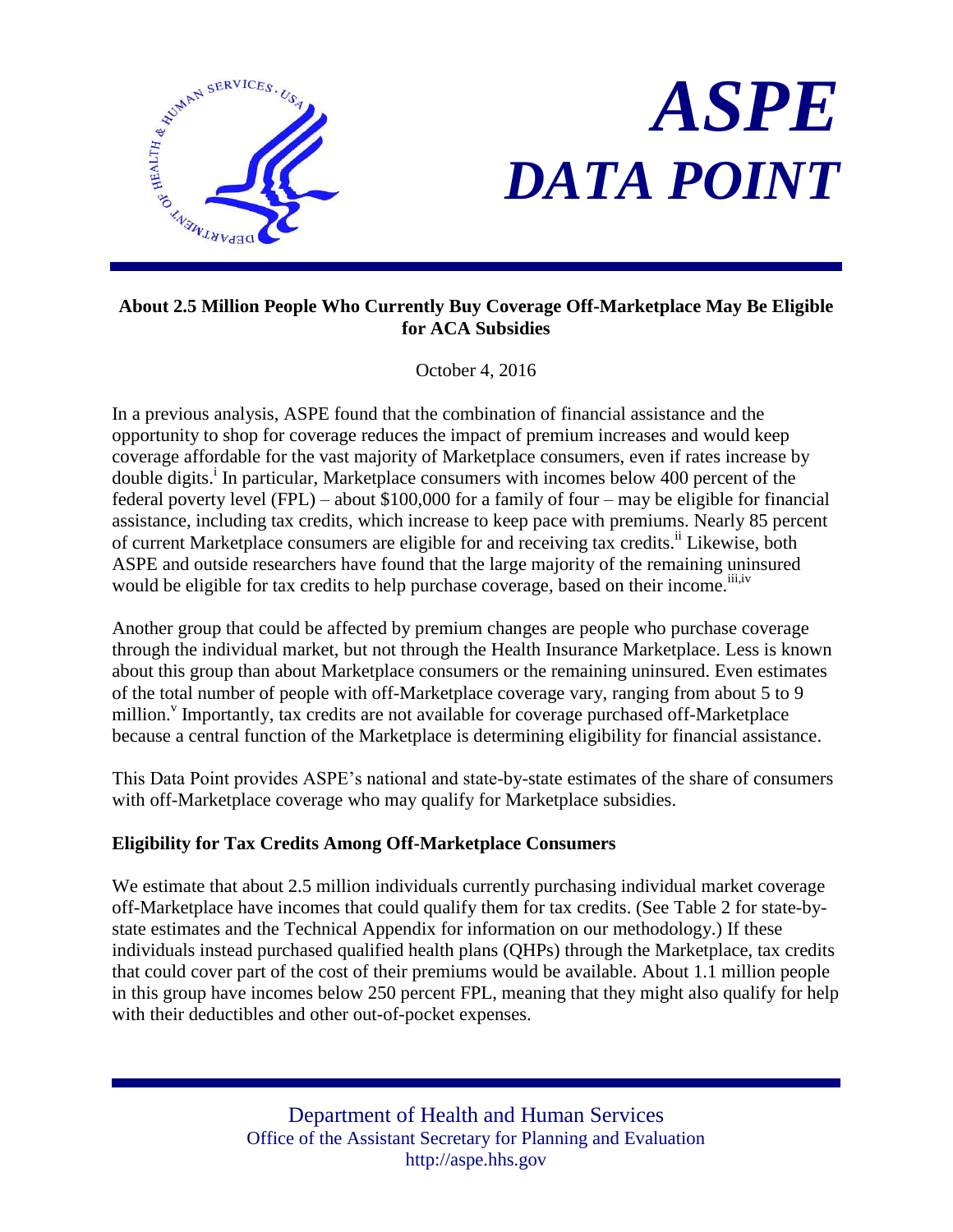# **Key Highlights**

- About 2.5 million people enrolled in off-Marketplace individual market coverage have incomes that may qualify them for tax credits to help purchase coverage.
- About 1.1 million of those consumers have incomes that may also qualify them for help with deductibles and other out-of-pocket costs.
- Six states (California, Texas, Florida, North Carolina, Illinois, and Pennsylvania) each have more than 100,000 individuals enrolled in off-Marketplace individual market coverage whose incomes could qualify them for Marketplace tax credits.
- Many of these consumers might be able to save money on their premiums by shopping for a 2017 plan through the Health Insurance Marketplace.
- Counting current Marketplace and QHP-eligible off-Marketplace consumers, more than 70 percent of QHP-eligible individual market consumers are potentially eligible for tax credits that would buffer the impact of premium increases.
- Counting current Marketplace and QHP-eligible off-Marketplace consumers and the QHP-eligible uninsured, about 78 percent of all consumers for whom Marketplace coverage might be appropriate have incomes making them potentially eligible for tax credits.

We estimate that 6.9 million individuals currently purchase health insurance in the off-Marketplace individual market. About 1.9 million people in this group appear to either: have incomes that would qualify them for Medicaid rather than Marketplace coverage or put them in the Medicaid coverage gap (i.e., income below 100 percent FPL in a State that has not expanded Medicaid); or are ineligible to purchase Marketplace coverage due to their immigration status (see Table 1). The 2.5 million consumers with incomes that could qualify them for tax credits represent about 36 percent of all off-Marketplace consumers or nearly half of the 5.1 million off-Marketplace consumers with income above 138 percent of poverty who are eligible to enroll in Marketplace QHPs.

Combining the 2.5 million off-Marketplace potentially subsidy-eligible QHP population with the 9.4 million consumers with Marketplace coverage who currently receive tax credits, our estimates imply that about two-thirds of all consumers in the individual market (on and off-Marketplace) are potentially eligible for tax credits (see Table 1). This is similar to an estimate by researchers at McKinsey, who combined multiple data sources to conclude that about 70 percent of people in the entire individual market have incomes that qualify them for tax credits.<sup>vi</sup> Meanwhile, about 73 percent of QHP-eligible individual market consumers – those with incomes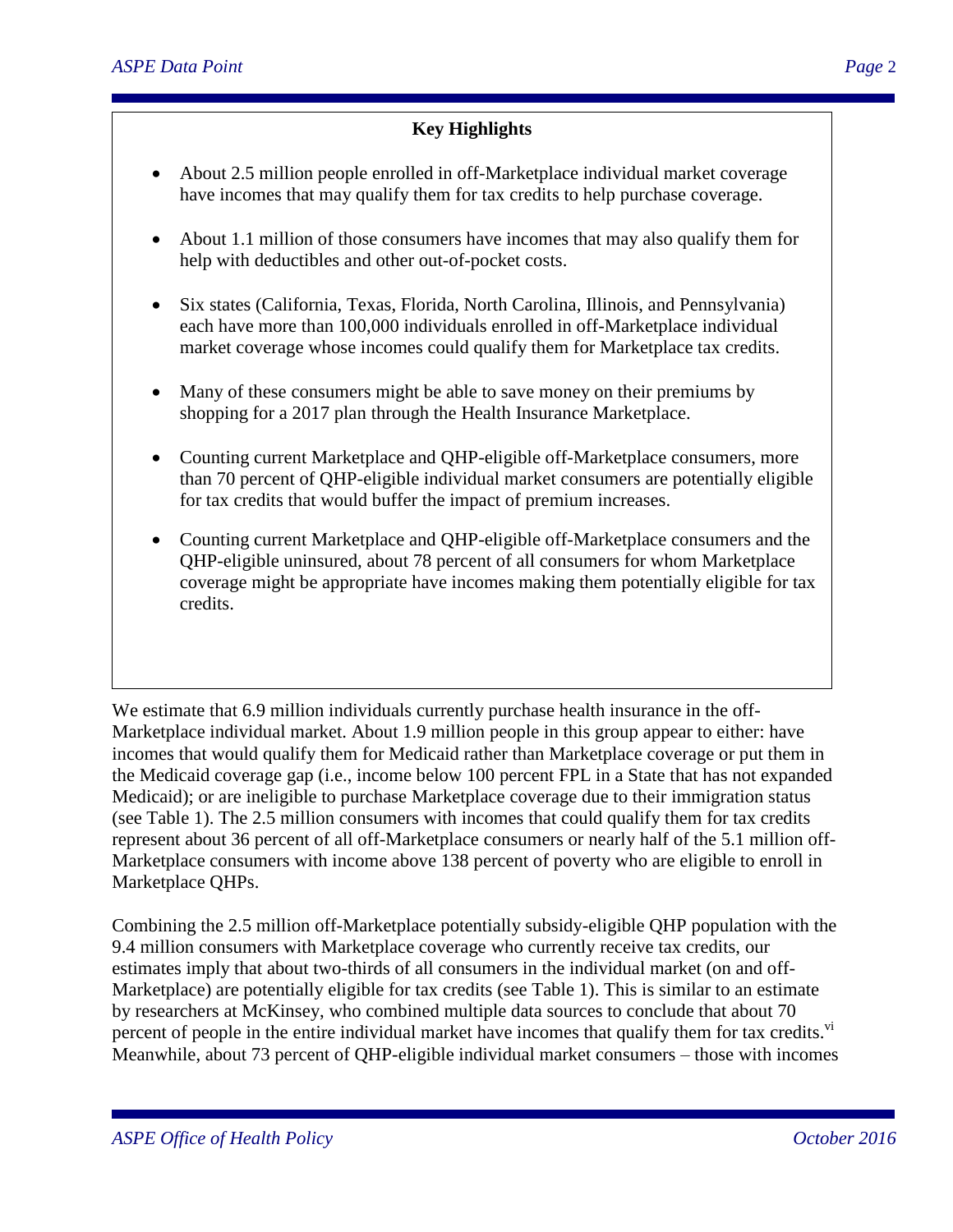above Medicaid limits and who are not eligible for Marketplace coverage based on their immigration status – are potentially eligible for tax credits.

In addition to those already covered in the individual market, we estimate that 10.7 million uninsured individuals are eligible for Marketplace coverage, and that 9.0 million of them (84 percent) may qualify for tax credits based on having incomes below 400 percent FPL. When examining the entire market, including the uninsured, Marketplace, and off-Marketplace populations, ASPE's estimates thus imply that about 78 percent of all QHP-eligible individuals have incomes that would make them eligible for tax credits.

| Table 1: Populations in the Individual Market, 2016 |               |                                        |
|-----------------------------------------------------|---------------|----------------------------------------|
| <b>Individual Market</b>                            | All           | <b>Potentially Tax Credit-Eligible</b> |
|                                                     | (in millions) | (in millions)                          |
| Marketplace                                         | 11.1          | 9.4                                    |
| Off-Marketplace                                     | 6.9           | 2.5                                    |
| Total                                               | 18.0          | 11.9                                   |
|                                                     |               |                                        |
| <b>Potentially QHP-Eligible</b>                     | All           | <b>Potentially Tax Credit-Eligible</b> |
| <b>Market</b>                                       |               |                                        |
| Uninsured                                           | 10.7          | 9.0                                    |
| Marketplace                                         | 11.1          | 9.4                                    |
| Off-Marketplace                                     | 5.1           | 2.5                                    |
| Total                                               | 26.9          | 20.9                                   |

NOTE: Our estimates of the "Potentially QHP-Eligible Market" exclude: adults with incomes at or below 200% FPL in Minnesota and New York, who are eligible for Basic Health Plan coverage; adults with incomes at or below 215% in the District of Columbia, who are potentially eligible for Medicaid; adults with incomes at or below 138% in all other Medicaid expansion states; adults with incomes below 100% in states that have not expanded Medicaid (the "Medicaid gap"); children with incomes at or below 250% in all states, who may be eligible for Medicaid or CHIP; and individuals estimated to be immigrants not lawfully present. Numbers shown in table may not total and may differ slightly from main text due to rounding.

#### **Why People with Off-Marketplace Coverage Should Shop on the Marketplace**

It may seem surprising that 2.5 million people who could be eligible for tax credits if they purchased plans through the Marketplace would instead purchase off-Marketplace policies. There are a number of possible explanations.

First, many consumers remain unaware of the financial assistance available to them through the Marketplace. For example, a recent Commonwealth Fund survey found that only 52 percent of uninsured adults were aware that financial assistance is available through the Marketplaces. vii

Second, some consumers with incomes that may make them eligible for financial assistance may not have qualified to receive tax credits in previous years. If premiums increase this year, those individuals could qualify. Under the ACA, tax credits are designed to ensure that consumers have access to affordable options among the plans available where they live. For people eligible for financial assistance, the ACA specifies the share of income the consumer is expected to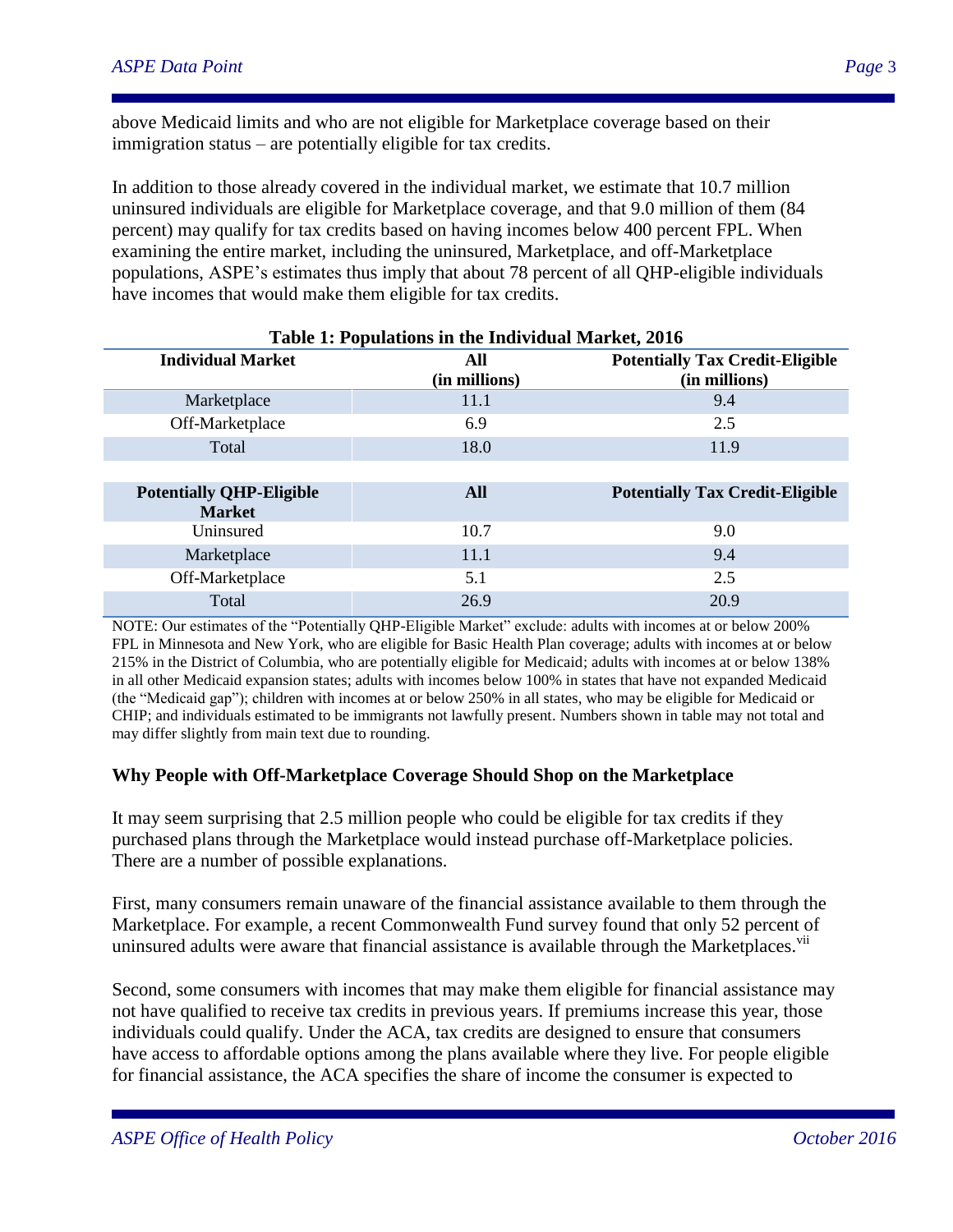contribute toward health coverage. Tax credits make up the difference between that amount and the actual cost of a benchmark plan.

As a result, when premiums rise, more individuals qualify for tax credits. For example, a family of four with income of 350 percent FPL is expected to pay 9.69 percent of income, or \$687 per month, for the benchmark plan. If premiums are less than or equal to \$687, the family does not receive a tax credit. But if premiums for the benchmark plan rise from \$687 to \$787, the family becomes eligible for a tax credit of \$100 per month, which absorbs the full cost of the premium increase for the benchmark plan.

Both of these explanations suggest continued education and encouragement of consumers purchasing individual market health coverage to come to the Marketplace to shop for 2017, even if they did not qualify for tax credits in previous years. If premiums in their area are rising, they may now be eligible for tax credits, which may compensate for some or all of the increase.

#### **Conclusion**

Over the first three years of the Health Insurance Marketplace, consumers have come to recognize the benefits of coming back to shop. Last year, 70 percent of returning Marketplace consumers in HealthCare.gov States came back and actively selected a plan, up from 53 percent the year before.<sup>viii</sup> Consumers who switched plans for 2016 are saving an average of \$500 annually.<sup>ix</sup>

This Data Point shows that consumers who until now have purchased their coverage off-Marketplace could also benefit from visiting HealthCare.gov (or their State's Marketplace) for 2017 coverage. Not only will they be able to compare the plan offerings available, but millions of them may qualify for financial assistance that would let them purchase coverage and health care at lower cost.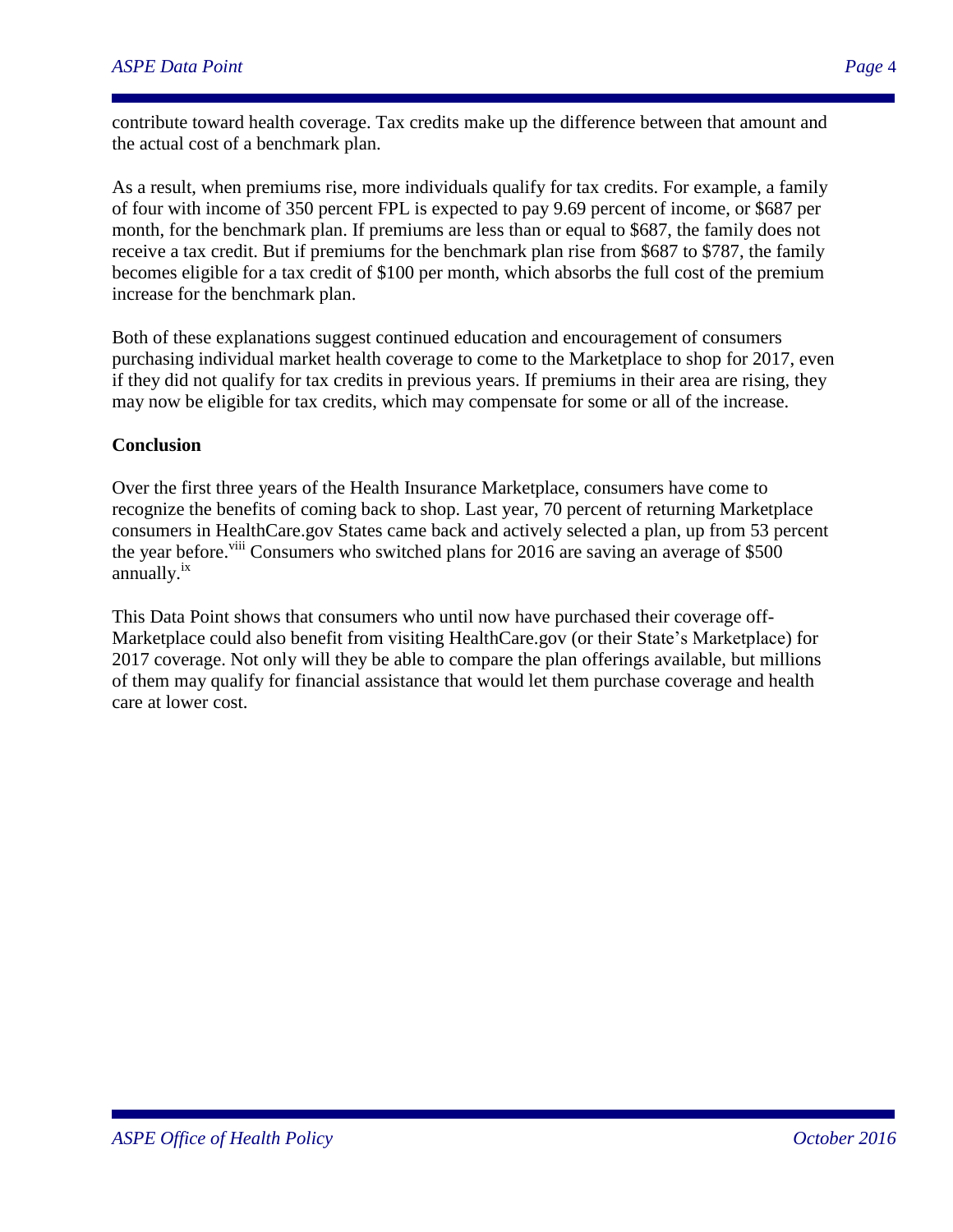| ropulation           |                                                             |  |
|----------------------|-------------------------------------------------------------|--|
| <b>State</b>         | <b>Total Tax Credit Eligible Off-Marketplace Population</b> |  |
| Alabama              | 33,000                                                      |  |
| Alaska               | 5,000                                                       |  |
| Arizona              | 33,000                                                      |  |
| Arkansas             | 29,000                                                      |  |
| California           | 313,000                                                     |  |
| Colorado             | 52,000                                                      |  |
| Connecticut          | 15,000                                                      |  |
| Delaware             | 5,000                                                       |  |
| District of Columbia | 2,000                                                       |  |
| Florida              | 153,000                                                     |  |
| Georgia              | 95,000                                                      |  |
| Hawaii               | 7,000                                                       |  |
| Idaho                | 15,000                                                      |  |
| Illinois             | 130,000                                                     |  |
| Indiana              | 45,000                                                      |  |
| Iowa                 | 41,000                                                      |  |
| Kansas               | 28,000                                                      |  |
| Kentucky             | 17,000                                                      |  |
| Louisiana            | 34,000                                                      |  |
| Maine                | 10,000                                                      |  |
| Maryland             | 31,000                                                      |  |
|                      |                                                             |  |
| Massachusetts        | 22,000                                                      |  |
| Michigan             | 62,000                                                      |  |
| Minnesota            | 43,000                                                      |  |
| Mississippi          | 22,000                                                      |  |
| Missouri             | 83,000                                                      |  |
| Montana              | 14,000                                                      |  |
| Nebraska             | 14,000                                                      |  |
| Nevada               | 27,000                                                      |  |
| New Hampshire        | 3,000                                                       |  |
| New Jersey           | 44,000                                                      |  |
| New Mexico           | 8,000                                                       |  |
| New York             | 68,000                                                      |  |
| North Carolina       | 138,000                                                     |  |
| North Dakota         | 4,000                                                       |  |
| Ohio                 | 64,000                                                      |  |
| Oklahoma             | 33,000                                                      |  |
| Oregon               | 26,000                                                      |  |
| Pennsylvania         | 111,000                                                     |  |
| Rhode Island         | 4,000                                                       |  |
| South Carolina       | 21,000                                                      |  |
| South Dakota         | 17,000                                                      |  |
| Tennessee            | 79,000                                                      |  |
| Texas                | 252,000                                                     |  |
| Utah                 | 56,000                                                      |  |
| Vermont              | 1,000                                                       |  |
| Virginia             | 56,000                                                      |  |
| Washington           | 53,000                                                      |  |
| West Virginia        | 15,000                                                      |  |
| Wisconsin            | 51,000                                                      |  |
| Wyoming              | 5,000                                                       |  |
| <b>US TOTAL</b>      | 2,488,000                                                   |  |

Sources: ASPE analysis of data from the National Health Interview Survey (NHIS) Preliminary Quarterly Microdata Files, American Community Survey Public Use Microdata Sample (ACS PUMS), and Current Population Survey Annual Social and Economic Supplement (CPS ASEC).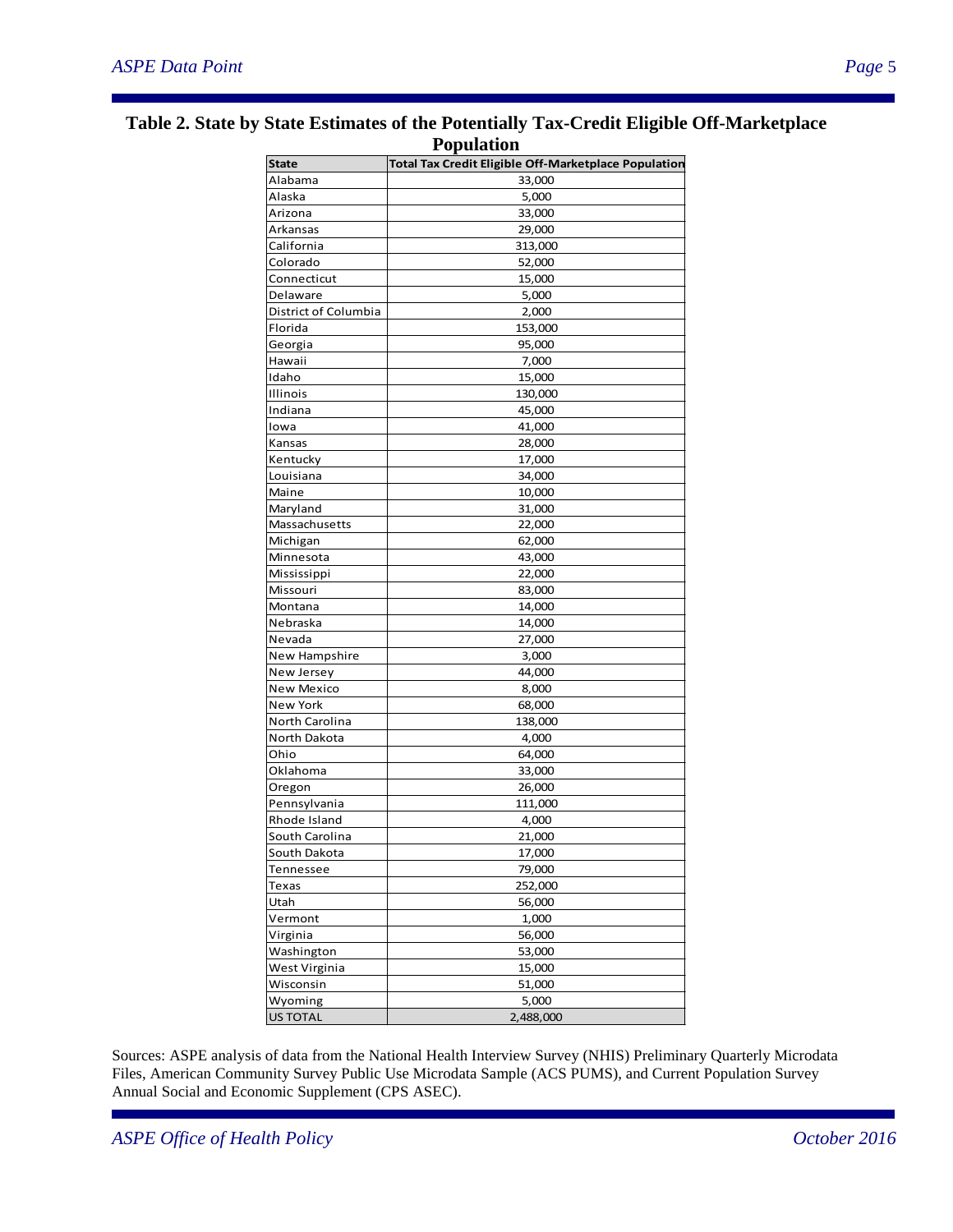#### **Technical Appendix**

Our estimates of the number of individuals with off-Marketplace coverage and their income levels are based on analysis of National Health Interview Survey (NHIS) Preliminary Quarterly Microdata Files for January-December 2015. The NHIS interview on health insurance coverage includes examination of respondents' health insurance cards. NHIS also obtains the information on age, income, and state of residence that is needed to assess eligibility for Marketplace coverage and subsidies. We classified an individual as having off-Marketplace coverage if that person had private coverage and did not have either Marketplace or employer-sponsored coverage. We multiplied the total number of individuals with off-Marketplace coverage by 55 percent to account for change from 2015 to 2016 and to improve consistency with other sources of data on the individual market.

The 2015 NHIS Preliminary Quarterly Microdata capture family income rather than income for the Health Insurance Unit (HIU), which comes closer to the tax concepts used to determine eligibility for Medicaid, CHIP, and the Marketplaces. Family income and HIU income will be the same for many families, but for others the two concepts will produce different results. The income of a young adult living at home, for example, would be counted in family income along with that of parents who might earn more, but the child's and parents' income would be broken out separately in HIU income. To obtain HIU income, we used Iterative Proportional Fitting (IPF) to reweight 2014 data from the American Community Survey Public Use Microdata Sample (ACS PUMS) on individuals reporting nongroup coverage (on- or off-Marketplace) to targets by state, income group, age group, gender, race, and ethnicity from our analysis of the 2015 NHIS Preliminary Quarterly Microdata.<sup>x</sup>

The NHIS quarterly data do not provide information on citizenship or immigration status. Such information is needed to determine Marketplace eligibility because immigrants who are not lawfully present are not eligible for Marketplace coverage. The 2014 ACS PUMS data include information on place of birth and citizenship but do not distinguish persons who are not lawfully present from legally resident noncitizens. To exclude estimated persons who are not lawfully present from our estimates of the uninsured, we adjusted the IPF weights for noncitizens based on the estimated probability that that individual is not lawfully present. Our estimates of immigrants who are not lawfully present are based on ASPE analysis of data from the 2014 ACS, using an adjustment methodology based on imputations of immigrant legal status in ASPE's TRIM3 microsimulation model. The TRIM3 imputation methods, originally developed by Jeffrey Passel and Rebecca Clark in the 1990s, assign noncitizens in data from the Current Population Survey Annual Social and Economic Supplement (CPS ASEC) to one of four possible legal statuses: legal permanent resident ("LPR," or "green card" holder); refugee or asylee; nonimmigrant (temporary legal resident, generally in the U.S. with a student visa or work visa); or immigrants who are not lawfully present.

All surveys, including NHIS, ACS, and CPS ASEC, contain both sampling error and nonsampling error, such as misreporting of income or coverage status. Our efforts to impute missing information by bridging across these data sources represent an additional source of error. Fully accurate and precise data, unfortunately, are not available. Medical Loss Ratio (MLR) data from the Centers for Medicare and Medicaid Services (CMS) will provide the best information